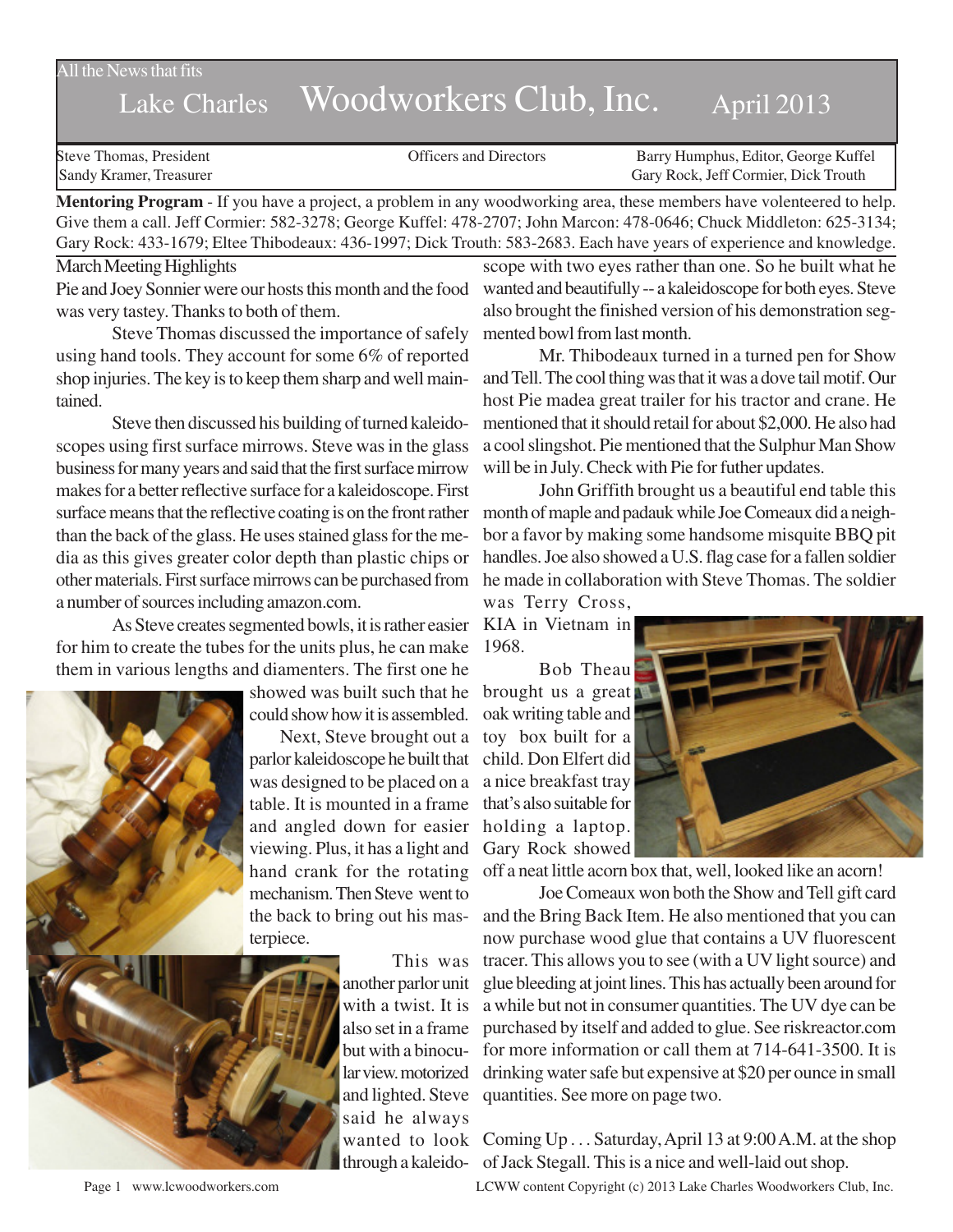## Adding UV Flouresent Dye to Wood Glue

If you happened to watch the local TV (KPLC) news in late March or caught an article in the American Press about the release of a strange green substance in the water in Westlake, you know about flouresent dyes. This particular dye was used to detect leaks in the tanks at the Phillips66 facility in Westlake. As the article said, the green dye is used to detect leaks in vessels. This is very useful if you have a leaking vessel (including a washing machine, for example). You add the dye to water that is in the vessel and then shine a UV light around it (the Sun will do for the visable versions) to see if it is leaking.

If you are a woodworker, you likely use wood glue (duh) and it is useful to know if you have any glue bleed at joints. The glue dries clear and after it cures, it prevents you from applying a stain or finish thus leaving a bare spot on your project. Of course you may have left a spot or three of glue on the surface of the project as you were glueing and did not notice this during glue-up. That has likely happened to more than one of us.

Glue spots can ruin the finish of an otherwise perfect woodworking project. The glue seals up pores in the wood surface, locally reducing the wood's stain or finish absorbency. Normally the discoloration due to glue spots can be easy to see, but this isn't always the case. It is difficult and in some cases nearly impossible to sand out and apply additional finish on your project.

Fortunately for us woodworkers, the guys at Franklin International (the Titebond folks) have come out with a glue that solves this irritating issue.

Titebond's II fluorescent wood glue is designed to make dried glue spots far easier to spot before final surfacepreparation prior to applying a stain or sealant. See titebond.com. Because a fluorescent dye is added to the Titebond II glue formula, any UV light will make residual glue stand out quite prominently.

Titebond II Fluorescent contains a dye that, when viewed under a black light (UV), enables woodworkers to inspect the glue line and assist in the cleanup process. It is ideal for most porous materials, is easy to use and cleans up with water. In other words, this is just standard Titebond II with an additive.

Note that this new version of Titebond II may not be available locally yet but you should ask your local supplier (hey Home Depot/Lowes/Stines - we need this stuff).

OK, so you have a ten year supply of Titebond II and you want to use the latest technology with invisable UV and what do you do?

Fortunately, Titebond II (and III) is water based and thus you can add a water-based dye to the mix but you must be careful. The folks at Franklin are most helpful for this.

Basically, you can reduce (thin) Titebond II and III by 5 to 10 percent without any issue regarding it's strength. In other words, you can add a water product to Titebond for up to 10 percent of total volume of glue without compromising it's holding power for your woodworking project. Thus you can add UV dye to your Titebond glue as long as you do this in a careful way and no more than 10% of the glue volume.

What you do is add a small amount of UV waterbased dye to your container of Titlebond II or III. The dye is readily avaialble at riskreactor.com for more information or call them at 714-641-3500. However, there are several other sources. Just search for UV dye products. *Barry Humphus*.

## Put Wings on Your Table Saw

How do you keep all of those tablesaw accessories close at hand without being under foot? Take two pieces of 1" angle iron a couple of inches shorter than the width of your saw and bolt them to the front and rear of your contractor-style saw's stand. Now cut plywood shelves to fit between the stand and the ends of the angle iron, and then bolt them on top of it. Add a strip of hardwood at the end of each shelf to keep things from falling off, and you gain valuable storage space. Next time you are at George Kuffles's shop, just look at what he did.

A simple T-shape support, made from scrap plywood or MDF, mounts in your portable clamping workstation. Once you've matched the support to your table height, drill the base of the support and insert dowels to instantly set the height each time. To make this table even more versatile, use it with your bandsaw and mitersaw, drilling separate dowel holes for each height.

You can buy or build more elaborate tapering jigs, but this simple helper will handle most of your tapering chores.



Page 2 Lake Charles Woodworkers Club, Inc.